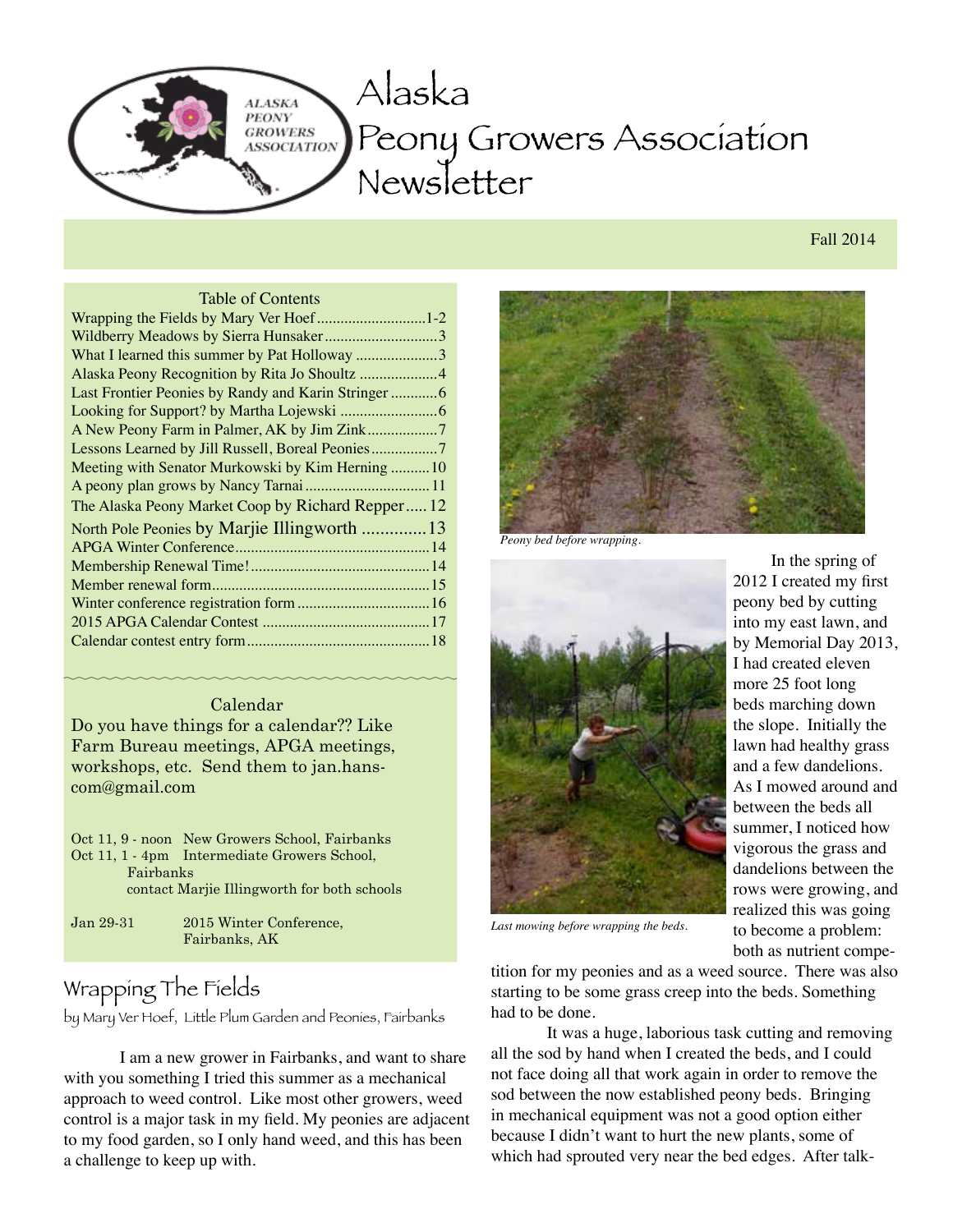ing with friends who are master gardeners, and visiting the Georgeson Botanical Garden and other farms, I decided to use some heavy ground cloth to smother the grass (and weeds) around and between the beds: I would wrap my fields with a heavy, woven polypropylene ground cloth. I chose to put the cloth only between the beds and leave the soil in the beds themselves open to allow plenty of space for the emerging stems as the plants grow to full size over the next few years. I will have more weeding with this approach, but hope it allows



*Little Plum Peony Farm with newly wrapped peony beds.*

for full growth of the young peonies.

I was able to purchase a roll 500 feet long and 15 feet wide of high quality woven polypropylene ground cloth through a local green house. Two of my very handy friends were commissioned to make 500 long wire metal stakes to secure the cloth, and I hired a young, strong friend to help me with this project in early June.

The first step was to shovel cut along all the beds to create a straight edge, sever the encroaching grass and weed roots, and fully weed the beds. As my helper did a final mow around the prepared beds, I rolled out and cut swaths of the ground cloth, 30 feet long and five feet wide. Together we then installed the cloth between each row and around the field perimeter, folding under the cloth edges several inches and securing the cloth every yard or so with the long stakes. The whole job took us about ten hours to finish and it cost approximately \$900.

I was able to complete a similar wrap on my new 2014 field in early September. This field was completely

tilled before planting, so I did not have the grass strip issue, but wanted to use the ground cloth to limit the overall weeding needed, and keep the field clean. I added a small connector section of ground cloth between the fields so my irrigation lines run on top for easy maintenance.

I have been very happy with this ground cloth all summer. It's kept my fields nice and clean, helped define my area to weed and essentially stopped the grass and weed creep into the fields. I have done a lot of hand weeding because of dandelion seed that blew in early in the season, but I have saved dozens of hours of mowing. The black color of the cloth seemed to improve the micro climate heat in the field this summer and add passive solar heat to the irrigation feeder lines that lie on top of the cloth.

I am curious to see how the wrapped fields will overwinter. Will the frost heave out some of the stakes? Will ice lenses form under the ground cloth? Will the black cloth help warm up the soil and melt off the snow? It would be interesting to have thermometers in both the open soil and under the cloth to find out specific answers to these questions – but I think major temperature differences will be obvious come spring. This mechanical approach to weed control seems to be a very good answer in my fields, and I hope this approach may be helpful in yours.



*Top: cutting ground cloth. Middle: tools you need to wrap your field. Bottom: the finished product!*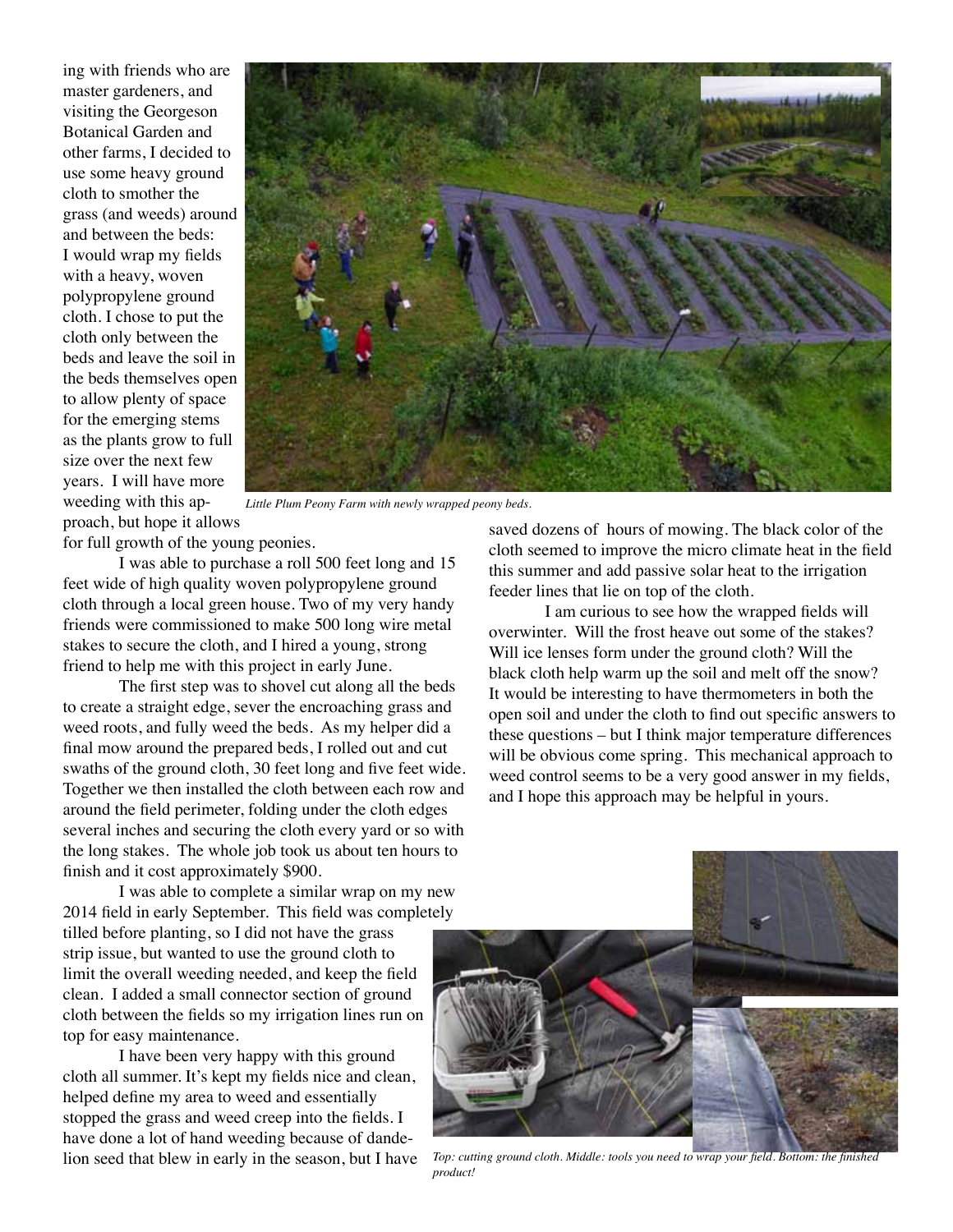# Wildberry Meadows, A Happy Family Farm by Sierra Hunsaker

Well, we certainly are happy, but we aren't quite yet a farm. We are the Hunsakers, and have been busy the past few years doing our research, dreaming big, and hunting for the perfect place to put down roots. Last spring, Grandma Kay sold her home and moved up to Alaska to join us and our four young children on a wild adventure. This is it! We are officially on our way to our very own farm!

This summer was largely spent hunting for good land to plant our dream, and in August, we finally found our place in Meadow Lakes. The dream of running a family farm has been developing for 15 years, and Alaska Peonies are the perfect opportunity to bring it into reality. It's going to take a lot of work to make it successful, but we are determined and on target for getting roots in the ground by next fall.

The goal is to transform our patch of wild Alaska spruce into a beautiful home for our young family, Grandma Kay, and 3000 happy, healthy peonies by this time next year. So far we have cleared access, the home site and field, and taken our very first soil sample. Our next steps will be securing a good water source, power to pump it, and making as many of the recommended fall amendments to our soil as we can before snowfall.

We are thrilled with this great opportunity, and have really enjoyed gathering insight, information and advice from all the great resources through Alaska Peony Growers Association and Alaska Peony Distributors. It has been humbling and inspiring to see so many new friends and old rally around to help us through the process of carving our dream out of the forest and finding success as new farmers.

We truly look forward to becoming more a part of this great community and hope to be able to offer that same encouragement and support to others. Feel free to follow us on Facebook for updates and progress on our new adventure.

## What I Learned this Summer by Pat Holloway

This season was a wild and crazy one for me and the UAF peony gardens. I had a great cutting year, and I saw some of the biggest and best cut flowers ever. Considering growers in the lower 48 often are removing peonies after 10 years because of declines in yield, my 13-year-old plants were fabulous. I was truly fortunate to spend time with Dr. Gary Chastagner and grad student Andrea Garfinkel on their trek across Alaska to find Botrytis gray mold. We only were able to visit about half of the growers, but it was a rewarding trek. Thanks to all the growers who allowed us to tromp through their fields and helped us with accommodations around the state. Here are a few tidbits I learned this summer.

If pollen from flowers lands on the leaves, it can be a great food source for germinating Botrytis spores. It can be the source of leaf damage later in the year. After learning that, I looked for Botrytis on my plants at UAF and noticed a lot of leaf infections were directly associated with dried up brown petals that had lodged at the base of leaves. Dr. C said petals are also great food for gray mold spores. What this taught me is deadhead, deadhead and deadhead to prevent spread of disease.

Dr. C also taught me that Botrytis spores often use wounds as entry points, but on the thousands of stems I saw across the state, the cut surfaces from removing bud blast, spent flowers and cut stems are not a major entry for Botrytis. Very rarely did we see rot traveling down the stem from a cut surface.

About two weeks before peony buds open, they gush nectar from organs called extra-floral nectaries. Instead of nectar being produced on the inside of flowers to attract pollinators, these organs on peonies are on the outside at the base of the bud. The sugar that coats the bud attracts all kinds of insects and also may be the prime food for Botrytis spores and black mold. I heard from growers in the Homer area that a lot of their cut buds are covered with black mold that needs to be washed off before transport. One grower thinks he solved that problem by having honey bee hives next to his field. The bees love the nectar. Other growers told me that where they see Botrytis starting on cut stems is at the bottom of the bud. The Botrytis might be using the nectar as a food source, and the nectaries are entries for infection into the bud.

One grower recommends locating buckets at the end of rows so as you go through the fields, you can remove off types, blasted buds, diseased stems and more. That way you don't end up dropping them or having to lug a bucket around in the field.

I like the two growers who got fed up with written signs to show which cultivar was in what row. They faded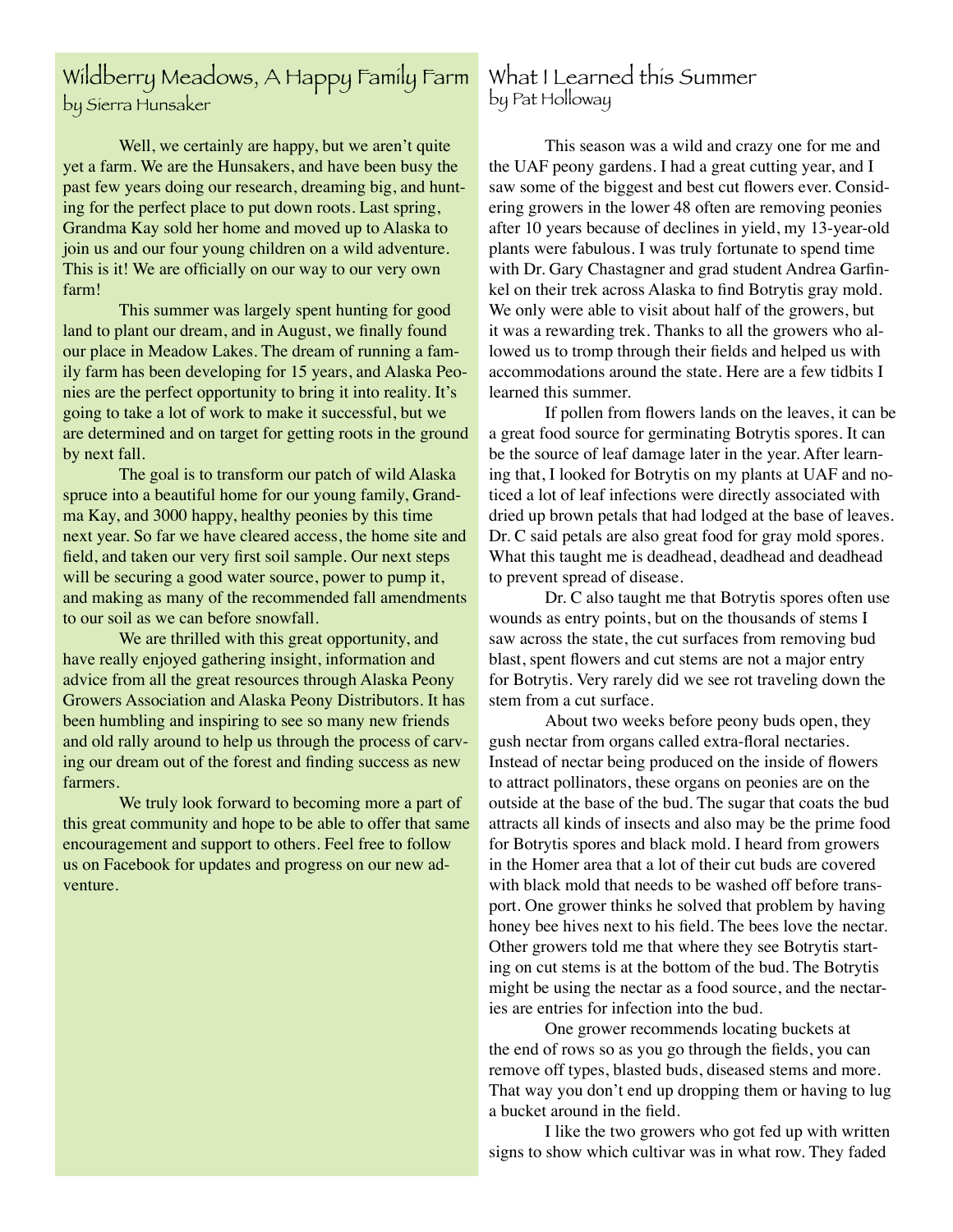or were picked off by ravens. They painted rocks to show the color of the flower and had a code on them that was easily recognizable. A white rock with a D painted on it is, of course, Duchess de Nemours.

One grower opened her gardens for a few hours at the end of the season and sold blooms as a U-pick for \$1 per stem. Cuts were limited to 12 inch stems, and all stems not to be used were pre-cut before the sale.

Don't use alsike or white clover as a ground cover if using landscape fabric in the rows. These clovers are highly aggressive and will grow right over the top of the fabric and root right through it.

Lots of people are planning to plant red fescue ('Arctared') between rows and have been told (by whom, I don't know) that it does not spread or spreads so slowly that it will not become a problem. Red fescue is a sod forming grass and will spread. It is used most commonly as a lawn grass along with bluegrass. Don't expect it to stay in one place. Dave Ianson has a trial in Mat-Su that looks at some alternatives for between row-covers. Hopefully he will share his results at a conference in the near future.

One grower experienced a huge infestation of wireworms (click beetle larvae) that ate right through the roots. I emailed peony people all over the world, and not one of them had ever heard of wireworms in peonies even though they had seen them especially on potatoes. I suspect the wireworm damage came from a residual population of insects that had been present in an old waste field that had contained a lot of native grasses. The field had been tilled and ten days later, planted with peony roots. The wireworms, after losing their wild grass food, turned to peony roots instead. Lesson: don't plant immediately after tilling old fields or hay fields.

Lots of people experienced Lygus bug damage this year. Many people blamed lots of bud blast on these bugs, but my search and examination of the blasted buds showed me that the bud blast was probably caused by something else, and the bugs came in to feed on the rotted remains. I did see more Lygus bugs this year than any other year at UAF. They did do damage to large flower buds by leaving puncture marks on the petals. They do not chew. They suck, so the damage looked like mosquito bites.

More later as I remember things. Feel free to jog my memory!

# Recent Efforts towards Alaska Peony Recognition

by Rita Jo Shoultz (APGA Promotion Chairperson)



*Rita Jo Shoultz with Krysta Wagner, Deputy Director of the USDA*

I'm sure everyone has opened their e-mail one morning and been told you've won the lottery, or someone has died and left you a million dollars and all you have to do is send the filing fees etc. etc. Yah right!! That was my first response when I opened my e-mail and it said 'You are invited to the White House.' Yah right!! But it was for real.

As far as I've been able to figure, Ko Klaver consulted with ASCFG and the California folks and they decided I'd be a good person to nominate for Champions of Change For the Future of Agriculture. I had to look it up too.

After reviewing the program I knew the awards would go to food people. After all, food is very important. But for a cut flower person to be accepted and invited to the White House I believe was a first. And yes, the awards did go to the cattlemen, the 100,000 acre wheat growers, the hog growers etc. But still, to be recognized by the White House as a cut flower grower was a tremendous coup.

All the fun stuff of security, being in the White House, the excitement of being in our country's capital, that all happened. It was wonderful, breathtaking, and such an honor. But that was only the beginning.

I took with me over 400 peony stems including a few from Beth Van Sandt's Scenic Place Peonies and Mike and Michelle's Chilly Root to round up the varieties. Try checking two huge boxes of peony strapped together through security! When I arrived at the DC airport, Ko picked me up and I told him to take me to Home Depot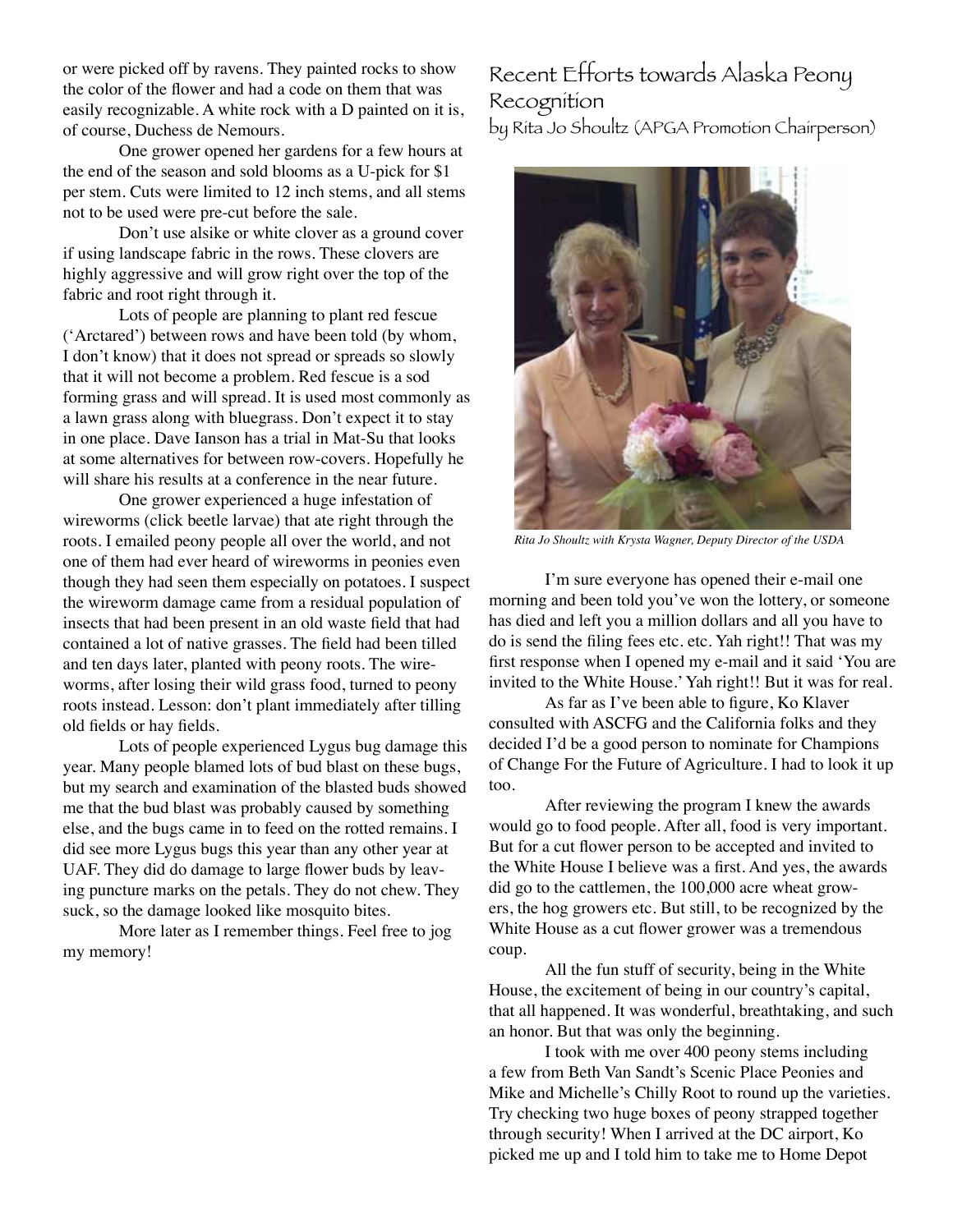for buckets and a Seven 11 for ice. The next four days I kept those peony stems happy in my hotel bathtub. I had to have a short meeting with my almost non English speaking house keeper to make sure she understood what was happening in my bathroom. Yes, I left a big tip and a bouquet for her.



*There are all those peonies in the bath tub!*

After the White House affair, I had planned on meeting Lilia McFarland, New and Beginning Farmer and Rancher Program Coordinator from the USDA office who had been so helpful in helping me with all my arrangements. I arrived with two bouquets and waited after security clearance for my escort. Lilia said she had a surprise for me. I was escorted to Krysta Harden's office. Krysta is the Deputy Director of the United States Department of Agriculture!! She loved the peonies. I was overwhelmed with the opportunity to talk about Alaska peony with her. She asked how she could help.

I floated back to my hotel for a change of clothes

to go to dinner with Ko and Bill Frymoyer. Bill is the DC connection for the California Cut Flower Growers, the American Grown Program and also represents some of Alaska's shrimp people. He's been working in DC for over 25 years and definitely knows the ropes. Right away he started telling me all the appointments he had scheduled for me the next day. I had made arrangements to meet with Senator Murkowski as she has been a terrific Alaska Peony supporter. But that was pretty much it. Then I planned to catch a plane and come home.

The next morning I started my

schedule of Bill's planned meetings with several of the California Delegates to talk about American Grown and the movement to have American Grown flowers in the White House. It was very productive. Of course I had bouquets for every office. And I've received thank you notes from all these offices along with requests to have peony in their offices all season. Believe it or not, I found a wholesaler there who will make bouquets and take them around for us if we send stems next season. Everyone we visited asked 'how can we help?'

As Alaskans you will appreciate this story. Walking down the streets of DC with a large open box of bouquets gets a lot of attention. Folks kept stopping me and asking if I was selling the bouquets. When I told them they were from my farm in Alaska—you know the rest of that story—cold, dark, freezing—all the above. It was quite hilarious.

That afternoon I had the wonderful experience of visiting with our Senator Murkowski. I was totally honored to be asked to film the Alaska Report with her. Another experience of getting into places I've never been. The film was 25 minutes and has been aired several times on our Alaska TV stations. You can view the Alaska Report at https://www.youtube.com/watch?v=JxtPUwJGhqw . She asked—How can I help?

Later that same day I visited Senator Mark Begich's and Congressman Don Young's offices and they all loved the Alaska peony bouquets. They asked how they could help.

Sometime during all this meeting and greeting everyone I was told I needed to meet with the White House florist. But I received an e-mail that said she did not want a formal introduction as I might be a vendor to the White House. That was OK with me. I'll settle for a vendor. Wouldn't that be a kick to have our Alaska Peony in the White House?



*Rita Jo talks with Senator Murkowski on the Alaska Report TV show.*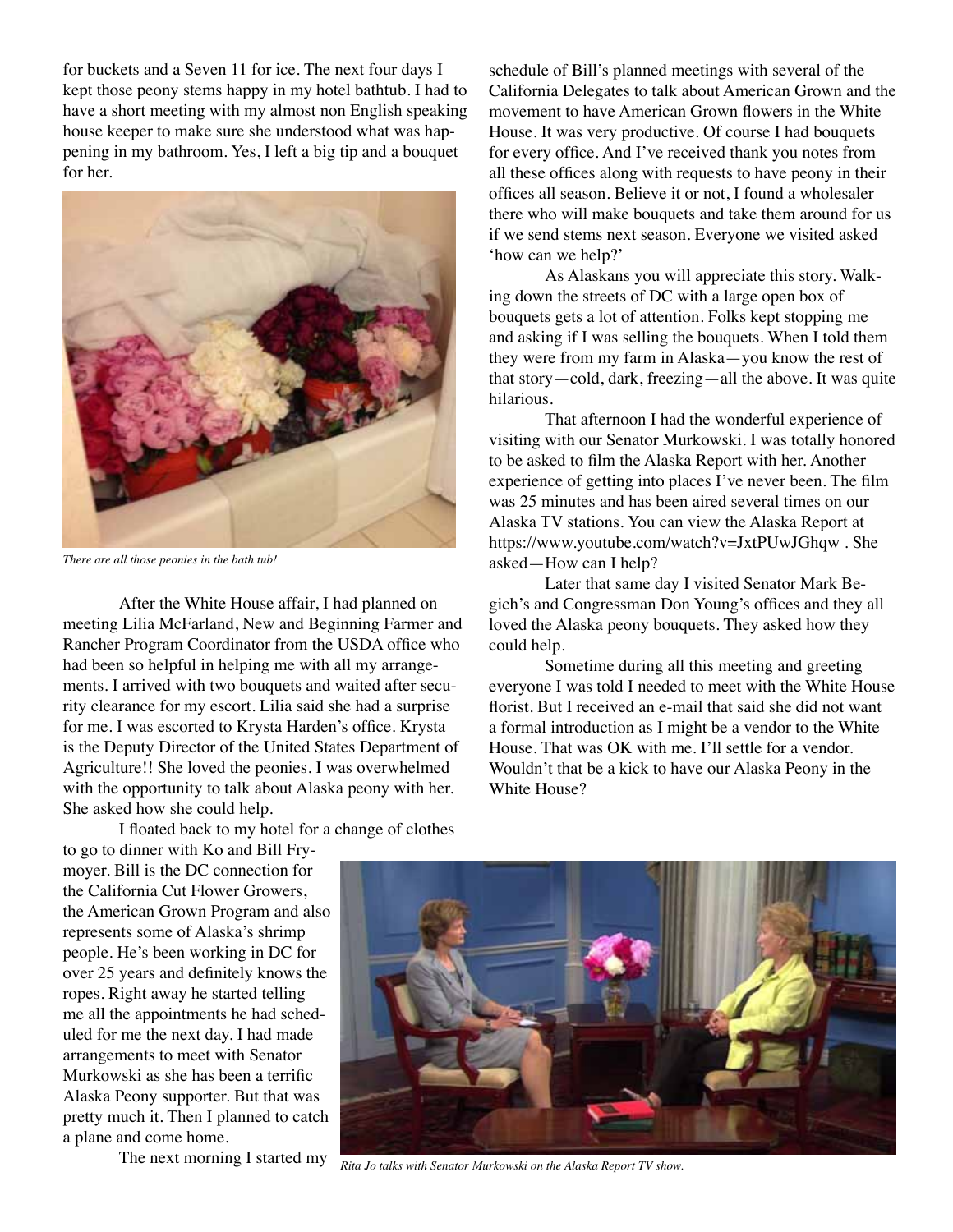

*Rita Jo with Congressman Don Young.*

Here are some of the results from all these meetings, filming etc.

- I appeared on Fox 45 Baltimore talking about Alaska peony (with bouquets as props) where I learned all about 'scripting' and 'staging'. I started using the rail system for these adventures after the first day of spending over \$100 for cabs.
- As a direct result with meeting Matthew Felling, Senator Murkowski's Communications Director, I was recommended to do some TV spots here in Alaska. I appeared on Channel 11's Daybreak program last month. I must have done OK because I've been invited back. If you get the National Perishable News feed, you saw it repeated there. You can view this interview at http://www.ktva.com/pioneering-peonies-in-the-last-frontier-890/ . And of course, there were bouquets.
- Several of the folks I visited in DC have written letters to President Obama requesting only American Grown flowers be used in the White House and of course our delegates suggested quite strongly that some of those flowers be Alaska Peony. So now even the President of the United States of America knows about Alaska peonies. It doesn't get much better than that.

I hope to give a complete report at the annual Conference in Fairbanks this winter and by then have some follow up results from my visit.

Looking at the international market I hosted a WU-SATA day seminar in Homer last month. Francine Havemeister, our Alaska Division of Agriculture Director, and Amy Pettit, the person we all know as the 'grant expert' were both not only in attendance but provided financial support for the function. It was a whirlwind day with so much new information about International Marketing, one more avenue for Promoting Alaska peony.

# Last Frontier Peonies-A Small Farm with Big Dreams by Randy and Karin Stringer

For years we have pondered what to do with our yard which had burned in the Millers Reach Fire in 96. Last fall I approached my husband with the idea of growing peonies. Surprisingly he didn't say no but started researching peonies and decided we would give it a try. We attended planting and picking workshops and ordered our first roots to plant this fall.

Taking advantage of the natural slope of the land we planted directly in the ground. However, our soil though has been a challenge. It is a mixture of sand, peat, clay, and lots and lots of rocks. We have picked rocks and picked rocks and still more appear.

We dug the first holes and then got several days of hard rain. Our holes turned to cement. Yuck. We learned not to dig when rain is in the forecast.

So far we have 250 roots in the ground and another 200 coming. Next spring we plan to plant 500 roots and put in a drip system. Our goal is to have 1000 roots in the ground and stay within our budget of \$5000.00. So far we our on track and hoping for bigger returns one day.

## Looking for Support? by Martha Lojewski

I was recently talking with an experienced peony farmer who said we are all floating down the same river, just in different boats. We are all working towards the same final product, the best possible peonies to represent our Alaska Grown label on a global market. So why not put our heads together and collaborate? If you'd like to get a second opinion on a pest control issue, tips on root varieties, help sourcing a contractor, a referral for an accountant, or just some interesting ideas about peonies in Alaska then try coming to a meeting of the Alaska Peony Cooperative. We are located in the Matanuska Susitna region representing farms from Eagle River to Trapper Creek. We regularly do a phone conference with two other regions in the state and do a lot of collaboration with industry professionals to help each of us along our journey. We are in the infancy stage of forming our growers cooperative and would love to have you come to our meetings, or just be added to the e-mail list to receive updates and news. We meet every other week in Wasilla. If you'd like more information please contact me at marthalojewski@gmail.com or at 306-8137. Come learn with us!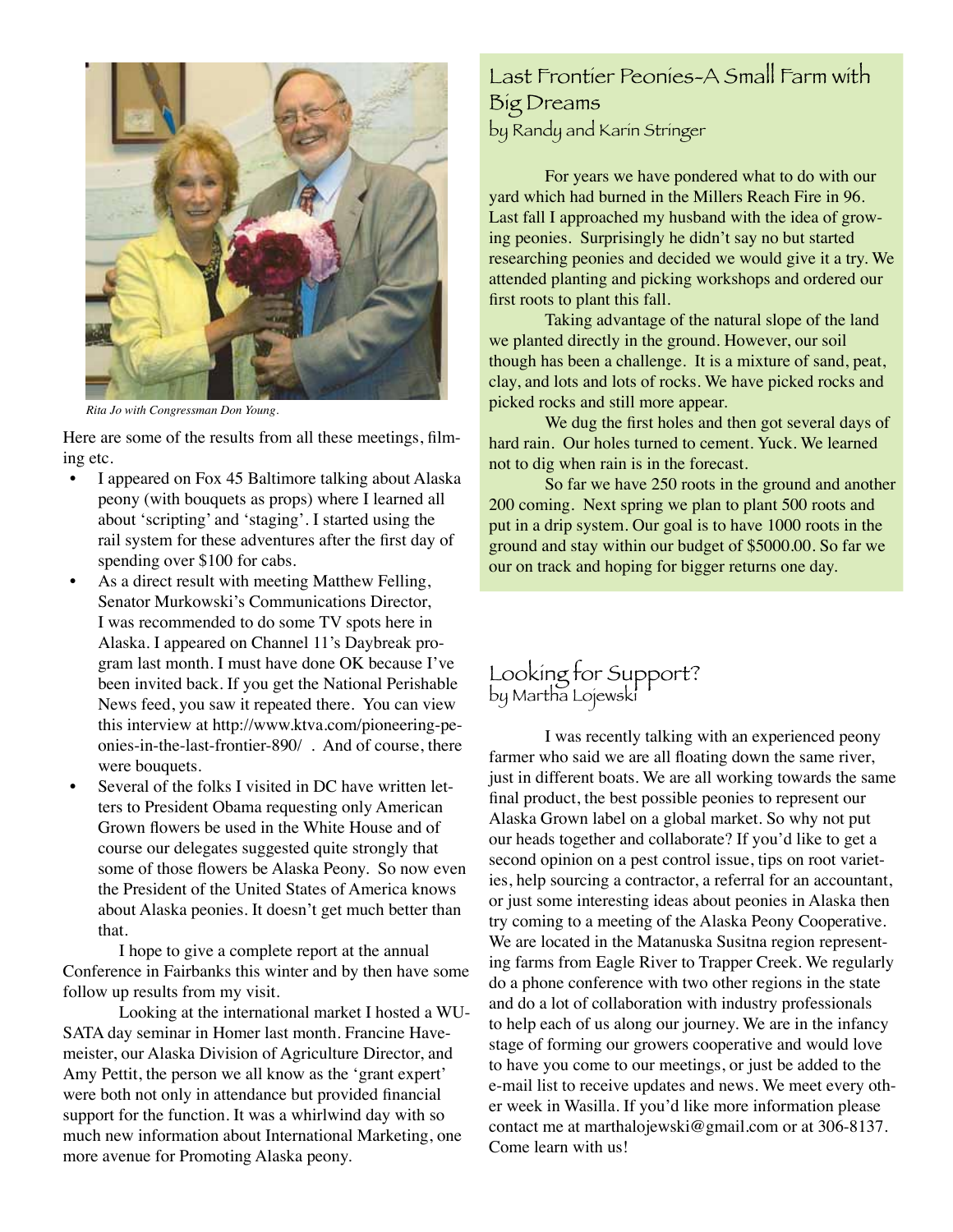## A New Peony Farm in Palmer, AK by Jim Zink

We are starting with a 3 acre area by the Butte. Currently I am clearing the land with the mini excavator and my goal is to start next fall planting with one half acre. If all goes well I will follow on the next three years with adding invitational half acre per year. I would like to begin to cut and sell flowers in five years with each follow on year bringing on additional half acre of mature plants. It already feels like a lot of work Just in clearing the land, But I look forward to working with beautiful flowers into my retirement years. I believe the soil in the area is excellent for growing all sorts of plants. To tell you the truth I have no experience which is one of the reasons why I'm starting out with a small half acre plot. I am looking forward to being a member of the APGA I hope that members will share their knowledge with me to help me be successful. I have included some photos of my land preparation.



*Above: The beginning of a new farm. To right: Removing trees/*



*It is hard work clearing a new peony field.*

# Lessons Learned Our First Year Growing Peonies

by Jill Russell, Boreal Peonies



*Dave Russell next to the new sign.*

Boreal Peonies is a 40 acre peony farm located 20 miles east of Fairbanks in Two Rivers, Alaska. Prior to purchasing the farm, the property had been farmed for hay for about 10-20 years. We purchased the land in May of 2012 and the process of turning the old hay fields into peony fields began. Throughout that first summer, the hay/grass was mowed, killed, and many, many small trees were removed from the area that would be planted with peonies in 2013. Initially, we rented a chipper to mulch the small trees after we cut them down. It didn't take long to realize that there were just too many trees to chip. So, we scrapped the chipper idea and loaded the trees into the back of the truck and took them to a burn pile.

Once the trees were removed, the long process of killing the weeds and breaking up the ground began. Initially, we used a large root cutting plow, just to get through all of the tree roots and break through the hard packed soil. It was a slow, arduous process. We found another, smaller plow overgrown by trees and shrubs back in the woods. So, we dug it out, rigged it up to the tractor and went over the fields again with this smaller plow. By the end of the summer 2012, about 7 acres had been plowed and prepared for spring planting.



*Tractor and plow dug out of the woods.*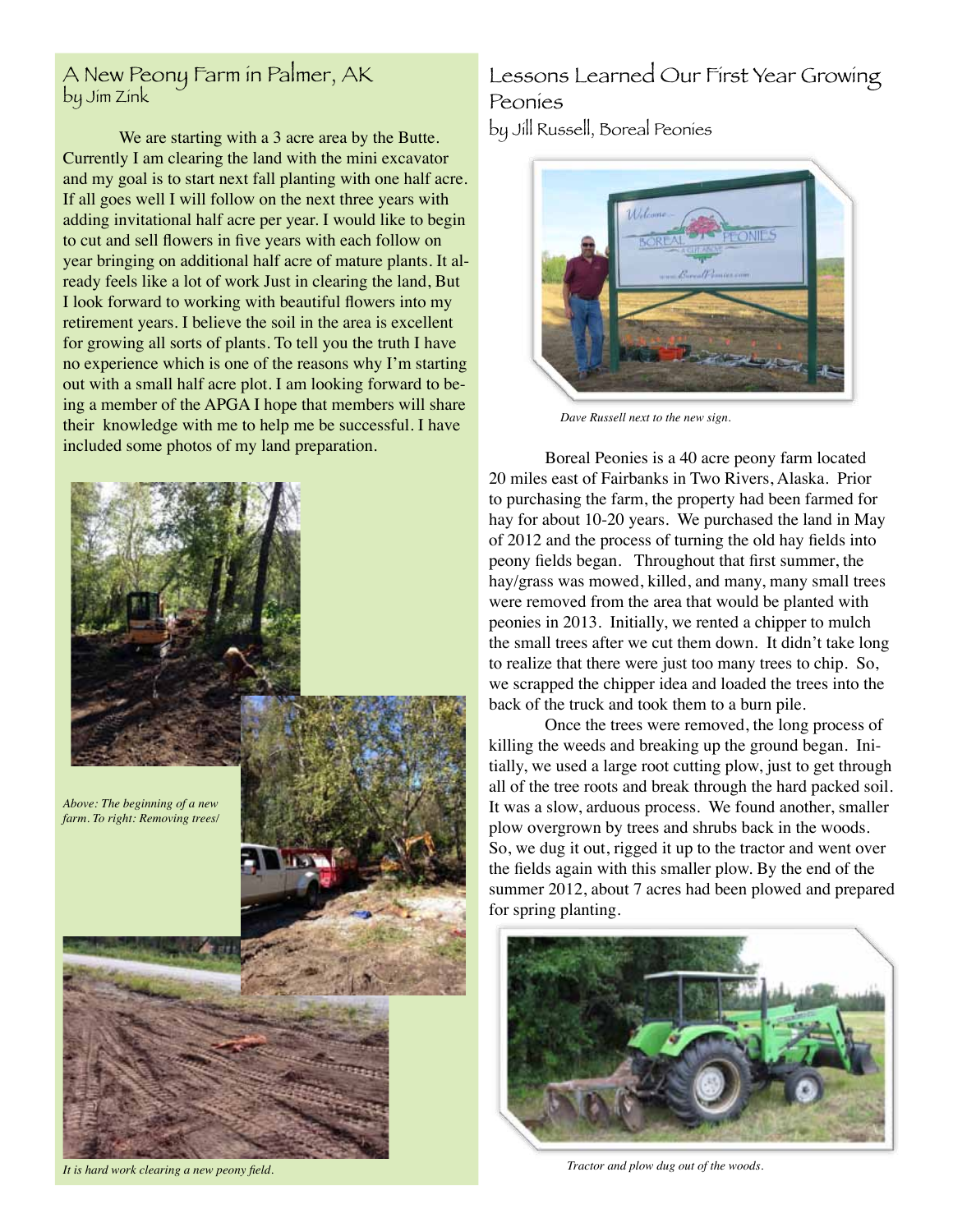

*Inspecting the soil and reviewing farm preparation practices.*

At the same time that the fields were being plowed, electricity was being put in at the farm, and a well was dug for irrigating the peonies. We were fortunate to have electricity bordering our land, so our expense was just for two poles to bring power to a central location on the farm, and for a meter pole. The well was drilled to a depth of about 65 feet and capped. Since we weren't planting anything that summer, we waited and installed the pump the following spring. Multiple soil samples were taken by the Fairbanks Soil and Water Conservation District and the soil analysis helped us determine which nutritional supplements to put into the soil when we planted the peonies the next spring. Representatives from the Alaska Peony Growers Association (APGA) visited the farm and reviewed our practices and examined the soil in mid-August 2012. We were pleased to receive positive comments on their evaluation and were ready to move forward and order peony roots for 2013.

Over the winter of 2012/13, snow covered our plowed fields and nothing else was done to the fields until spring. On Valentine's Day 2013, we were really pleased to see about 3 feet of snow still covering the fields. Unfortunately, spring came late in 2013. "Breakup" occurred

around May 24th, and the snow melted. But our plowed fields were covered in standing water which still had clumps of ice frozen to the ground. Dave counted several species of ducks using our flooded fields as migratory stopover points those first few weeks. The fields were so wet, that the drilling company sunk their truck while installing the well pump. We couldn't get the tractor into the field to put in our flower beds for 3 weeks. Lesson 1: the weather in the Interior is different every year. We hired a contractor and dug swales around the perimeter of the fields to drain water away from the plants. We won't get flooded again.

Meanwhile, 5000 peony roots were still in their shipping crates and sitting in the barn. By the time we could plant our first peony root, the plants had sprouted and our Coral Charms were over 10 inches tall! I felt like Lisa & Oliver Douglas in the old TV series, Green Acres! We realized that we needed to get the roots out of the shipping crates quickly because the superficial, top plants were



*Plants were sprouting in the crates as we tried to get them planted so they were held in a nursery planting and transplanted into the field.*



*Installing the irrigation system became a priority when drought hit the field.*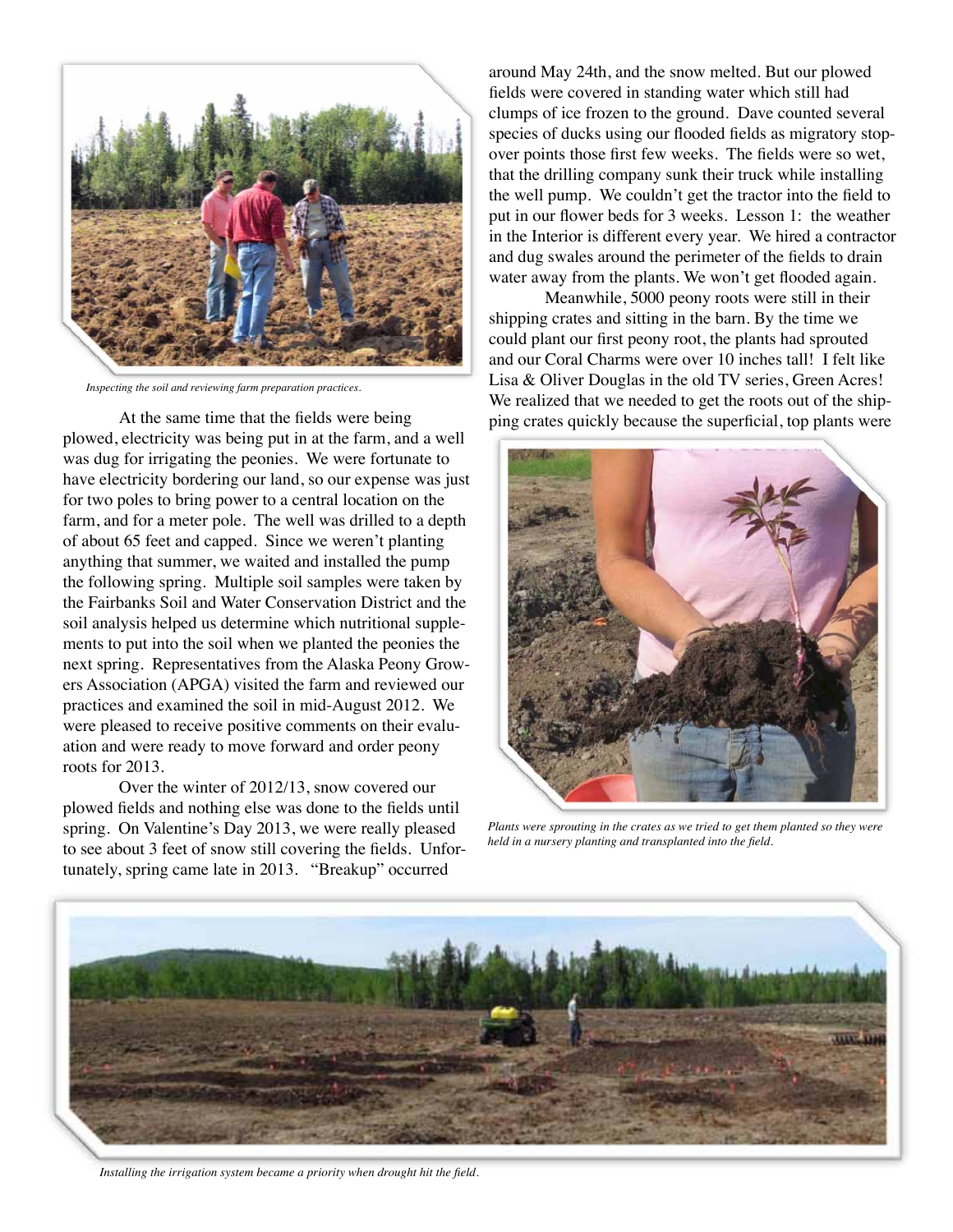sprouting and the deeper plants in the crates were molding and rotting. Lesson 2: Don't purchase more peonies than you can plant in a timely manner. We transferred all 5000 peony roots to a temporary nursery bed. Little did we know that we'd have peonies in our temporary nursery until July 20th! Why? Because, then the drought hit.



*And... there were multiple fires that shut down the road as well as power to the farm.*

As many of you know, the Interior of Alaska had record high temperatures in June and July of 2013. No rain, just heat. Lesson 3: Plan to irrigate. By mid-June, we had to stop planting and focus our attention on watering the plants in the nursery and in the field. We couldn't afford to lose our investment, so we installed an irrigation system. We had now gotten into a daily groove of watering in the morning, planting until we couldn't stand the mosquitoes anymore and then watering overnight. If we planted straight through the 4th of July weekend we would be done planting peonies by July 10th at the latest! Unfortunately,

we did not anticipate the fires. That's right, fires – plural.

On June 18th, a forest fire ran across Chena Hot Springs Road near the Two Rivers Lodge and shut down the farm for a day. Electrical power was turned off and no traffic could travel the road for hours. Three weeks later, we were evacuated from the farm due to threat from a second fire coming north from Salcha and threatening to cross the Chena River (just 1 mile south of the farm). That stopped us from planting and watering. No power, no access for the day. But, hey, the good news is that no one lost a home during either fire, and the Lodge still has the best steaks around! Lesson 4: Expect the unexpected. We need to get a generator.

After a long, hot, event-filled summer, we planted our last peony on July 20th, just days before the APGA Farm Tour. 5000 peonies in the ground. Up went the new farm sign, and we were ready to show her off! Lessons learned: 1) Expect the unexpected; 2) Plan to irrigate; 3) Don't buy more roots than you can plant in a timely manner; and 4) The weather will always be different than you expect. Year one was under our belt and we looked forward to seeing how many of our peonies would survive the drought of 2013 and come up the following spring!



*Boreal Peony Farm*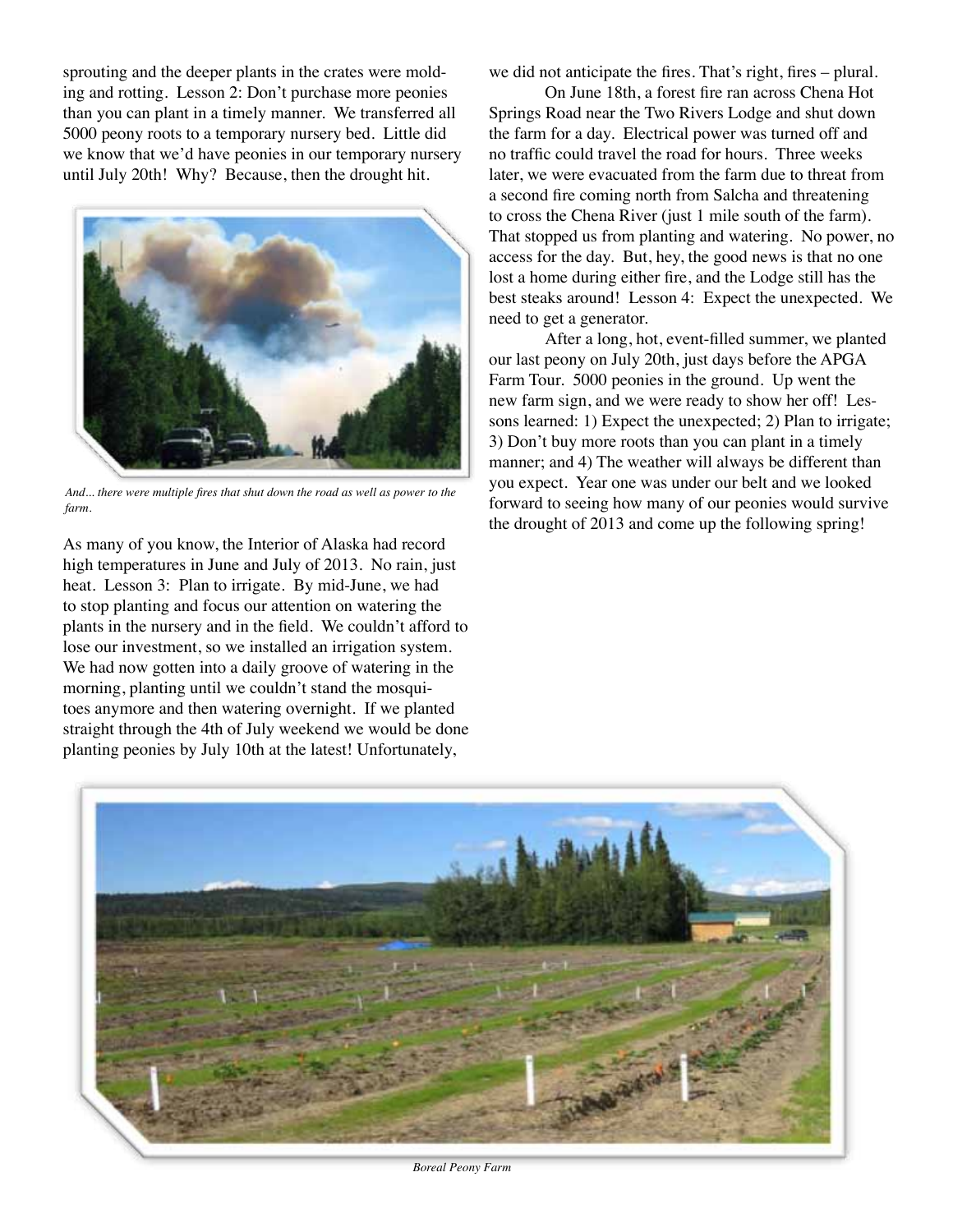Meeting with Senator Murkowski at the Georgeson Botanical Garden by Kim Herning

A rare sunny day at the end of June found Senator Lisa Murkowski at the Georgeson Botanical Garden with Dr.'s Pat Holloway, Steven Sparrow and a large group of area peony farmers. According to Ron Illingworth, he had invited Senator Murkowski to Fairbanks to talk about the developing peony industry. The meeting had been in the planning stage for several years and finally everything had lined up to make it happen, even the weather.

Using the perfect backdrop of hundreds of peonies in full bloom and closed buds, the group told Senator Murkowski how farming peonies as cut flowers started in the place they were all standing. Different members of the group took turns telling the Senator about the growth in the number of farms, the number of roots going into the ground and the anticipated stem harvest in the years to come. They told the Senator they were shipping cut peonies to florists, brides and event planners all across the United States, Canada and China and had inquiries from Europe and Ecuador. The farmers explained they were not even close to meeting the demand for Alaska peonies. The discussion shifted to what the Alaska Peony Industry needed for support to be able to thrive and grow. One of the challenges is lack of research as much is unknown

about peony farming in Alaska with all of its different climate regions. The Lygus bug infestation in the Interior made the group acutely aware of the lack of a local government agency that could take the lead in finding a cause and possible treatments.

The group told Senator Murkowski current marketing is done on a small scale by individuals and pack houses. A marketing specialist and statewide campaigns were needed to give Alaska peonies the same exposure as Alaska Seafood. Marketing also included using Alaska peonies in State Department events and other similar things, as well as just keeping peonies on folks minds as they deal with trade. And when talking about trade and Alaska peonies as an export crop they group said they would need assistance at all levels in the state to include phyto certification.

The meeting was scheduled for forty five minutes, but ended up going for an hour and a half. All in all everyone who attended felt it was a very productive meeting and Senator Murkowski left the Georgeson Botanical garden with a bouquet of pink peonies and a smile on her face.

To learn about Kim's farm visit http://www. newsminer.com/features/sundays/alaska\_grown/peonyventure-blooms-at-herning-family-s-former-homestead/ article\_59ab2bb4-15b1-11e4-b71b-0017a43b2370.html

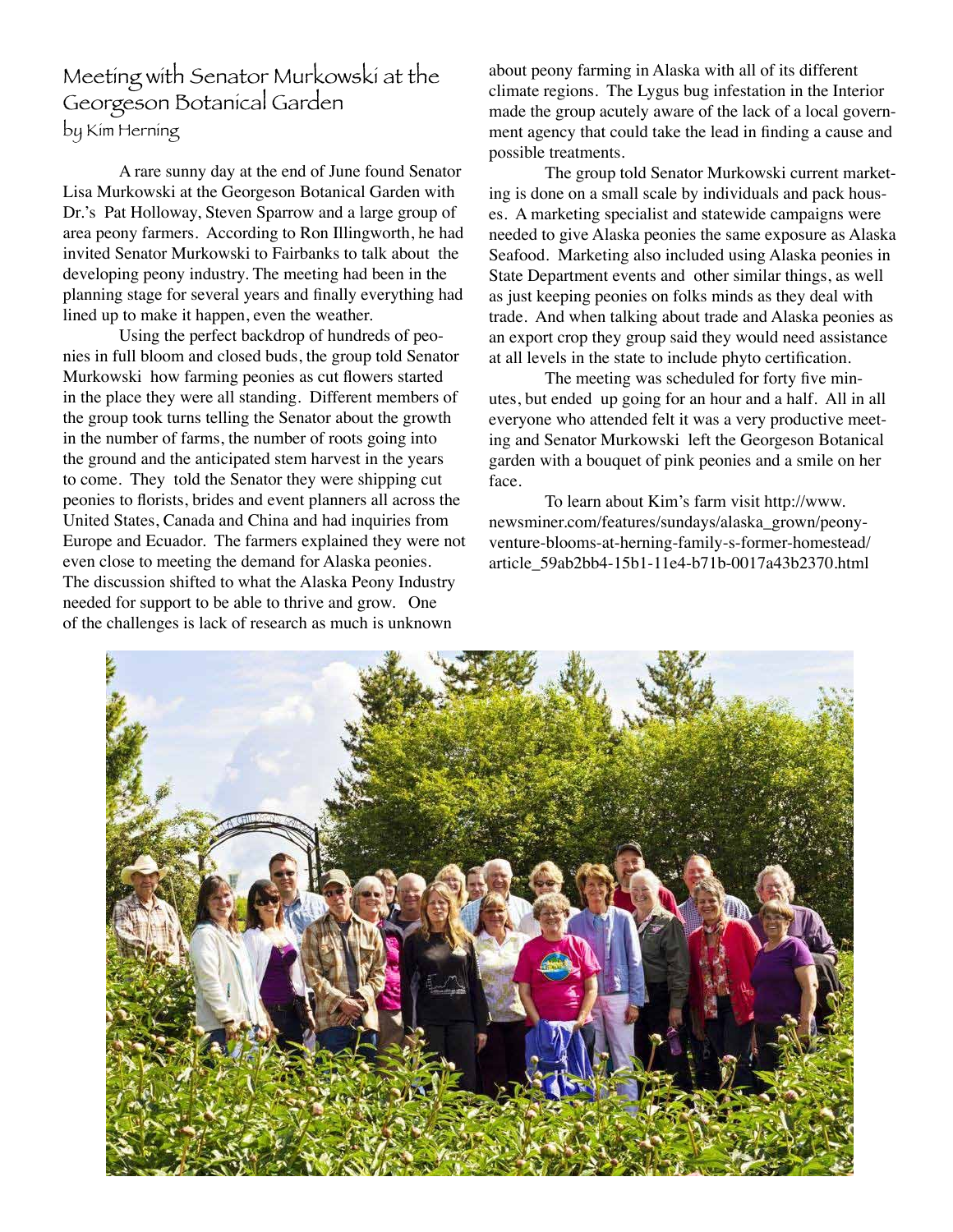A Peony Plan Grows with the Help of Fairbanks Flower Buffs by Nancy Tarnai / Alaska Grown | Posted 3 months ago in the Fairbanks Newsminer edited by Jan Hanscom and updated for this newsletter

Two years ago, University of Alaska Fairbanks Professor Pat Holloway was attending the Luoyang, Henan Province, China, peony festival when a lightbulb exploded in her mind. "There were 10 million peony blooms in Luoyang," Holloway said. "They were in every park and public area; there were acres of peonies." Holloway, who has conducted extensive research on peony growing in Alaska and has worked for more than a decade to boost the peony industry, said she felt puny next to this monumental event, but it was there that she first thought that Fairbanks could do something similar, if on a smaller scale.

"For several years I've tried to introduce the idea of value added products," Holloway said. "You can add to the value of \$4 stems of flowers with T-shirts, mugs, books, calendars and festivals." She has been urging members of the Alaska Peony Growers Association to get their communities to show support, and it's working. The Matanuska-Susitna Borough has declared itself the peony capital of Alaska, the Fairbanks North-Star Borough Economic Development Commission has recommended to the borough assembly that they make the peony the borough flower and growers in Homer have gone wild planting peonies in public places.

Holloway, who is a horticulture professor in the UAF School of Natural Resources and Extension, had been contemplating how to get peonies planted around the FNSB Borough and decided it was time to connect the Georgeson Botanical Garden, Arctic Alaska Peonies (a cooperative of peony growers and pack houses) and 4-H members. The result was a wonderful peony root sale fundraiser for youths, as well as a way to get more peonies in the ground. The botanical garden provided the cooler space and an instructional sheet for planting and caring for peonies. The peonies to get this project started were donated by Oregon Perennials. Many people ordered roots for spring 2015 delivery but many also wanted them "right now" so the 500 donated by Oregon Perennials gave the 4-H youths a way to start.

Holloway dreams of the day the borough is carpeted with peonies. "I hope someone, not me, organizes a peony festival to show support for the industry and add value locally," she said.

Jan Hanscom, a local peony grower and 4-H leader, has helped coordinate the effort. She said only two 4-H families have gotten involved, but they sold over 500 peony roots, with about 350 of the roots purchased being donated for public spaces. People who want to help but

don't want to grow the flowers themselves can buy roots for places like the Tanana Valley Fairgrounds, the Pioneer Home, or the bourough library. Festival Fairbanks will take care of planting the roots in other downtown spaces. A Japanese-type flower was offered this past spring, and the 4-Hers are taking orders for next year. Buyers can pay 4-Hers to plant the roots; the youths use the funds for 4-H related travel or leadership projects.

Caleb Seekins, 11, has been selling and planting peony roots for several weeks. He plans to use his proceeds for a trip to a Youth in Governance citizenship program in Juneau. A recent sunny day found him planting a root for Jennifer Delzer off of Auburn Drive. "Peonies are my favorite flower," Delzer said. As Caleb's mother, Tami Seekins, is her friend, Delzer decided to support the project. "A friend and a favorite flower," she said. "How can it get better than that?" Delzer is slowly moving her flower beds to all perennials. "I like pretty things, but not all the work," she said. "The annuals are taxing me. My goal is to plant one peony a year till the bed is full."

Seekins is happy her children learned a new skill and that more people are planting peonies. "We hope to make Fairbanks a more beautiful place," she said.

If there are other arteas of the state interested in how we formed this parntership between 4-H, Arctic Alaska Peony Coop and the Georgeson Botanical Garden I am happy to share. I turned out to be a successful fund raiser and a worthwhile parnership.

*This column was provided as a service by the UAF School of Natural Resources and Extension and the Agricultural and Forestry Experiment Station. Nancy Tarnai is the school and station's public information officer. She can be reached at ntarnai@alaska.edu*

If another region would like to form a parnership with a youth group to do a similar project, send a message to Jan at jan.hanscom@gmail.com for more information.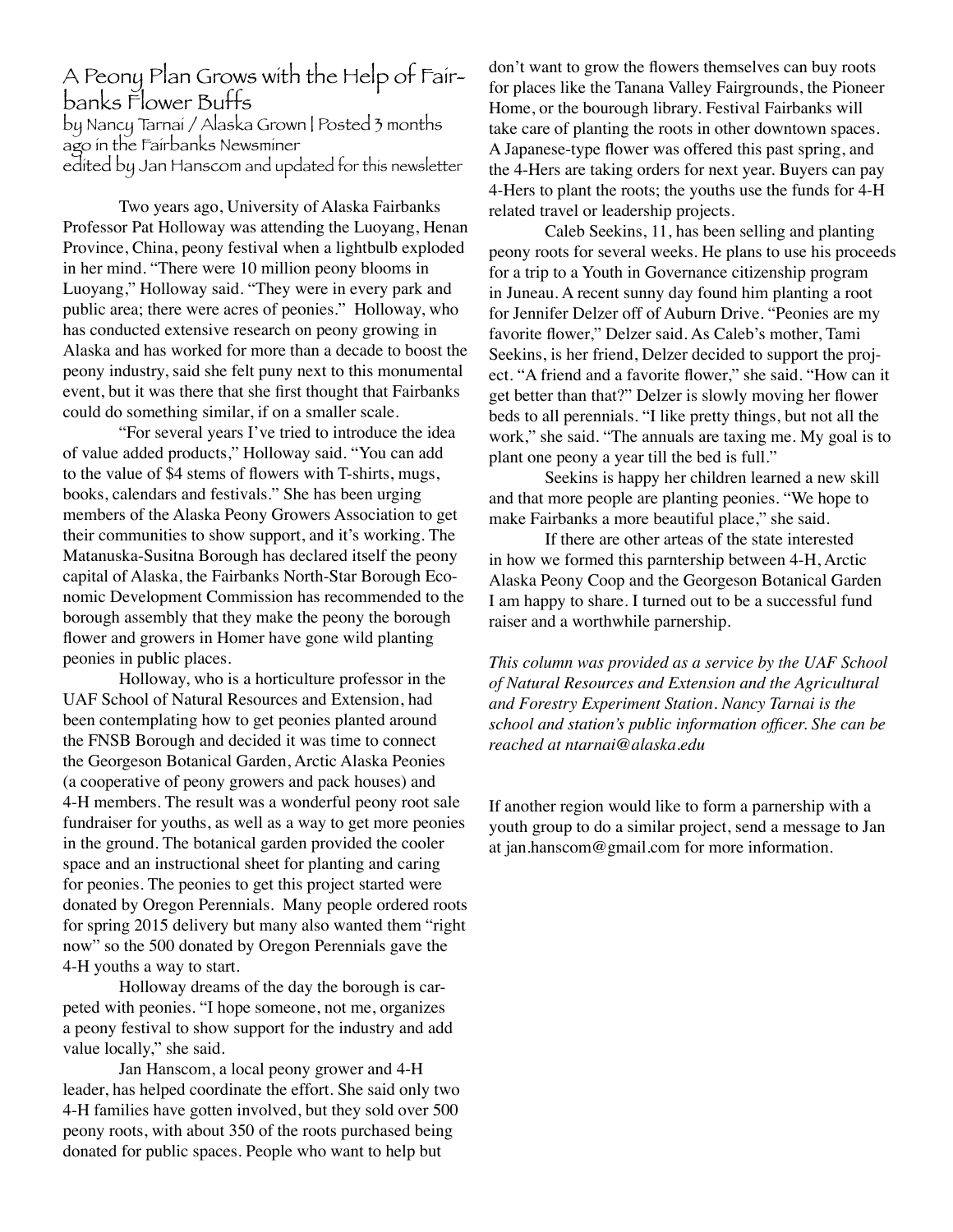## The Alaska Peony Market Cooperative, Winter update for 2014 by Richard Repper

Alaska Peony Market (APM) Coop consists of peony farms around the central Kenai Peninsula. The co-op structure allows multiple farms to work together and maximize profits for individual farmer members. 2014 was a busy season. Guests from around the state toured APM member farms during the APGA summer farm tour.



We have seen

crop loss in the past when buds all blew open in one day and couldn't be harvested fast enough. Misfortune was averted at Echo Lake Farm on two occasions this summer. An early morning S.O.S. went out at 6:30 am to APM Coop members. Respondents were calling in at 7:00 am. Our skilled co-op members grabbed buckets and cutters. In two hours, the APM team cut thousands of stems and stocked the coolers. Echo Lake would like to thank co-op members



*APM picking crew at Echo Lake Farm.*

*Alaska Peony Market Co-operative members.*

for their teamwork and generosity.

APM sent stems to Miami for display at a large Floral Expo. The hit of the show! Lisa Murkowski sent a wonderful letter of thanks for the beautiful APM peonies given to her at the Kenai River Classic. "It gave me great pride to brag about the amazing peonies coming out of Alaska. Simply stunning". APM shipped trial runs to high

> volume markets in the lower 48. An APM booth was set up at farmers market and Soldotna Progress Days. Thank you Lark for representing APM. Members pooled funds to send our traveling ambassador, Wayne Floyd, to the Fairbanks summer farm tour so he could report back to APM with all the latest information.

In 2014 our co-op saw an increase of buyers requesting large volume orders. In the near future, as our farms mature, large orders will be filled by pooling inventory from multiple co-op farms.

Alaska Peony Market had several entries at Kenai Peninsula Fair and the Alaska State Fair. A big thank you to Patti Floyd for her talent in designing gorgeous peony arrangements. At the Kenai Fair the Grand Champion in the Flower Division was awarded to Alaska Peony Market Co-op. Two individual peony stems also won: first place for Avalanche and second place for a Blush. At the September Alaska State Fair, APM was awarded a first place blue ribbon for a single Duchess de Nemours and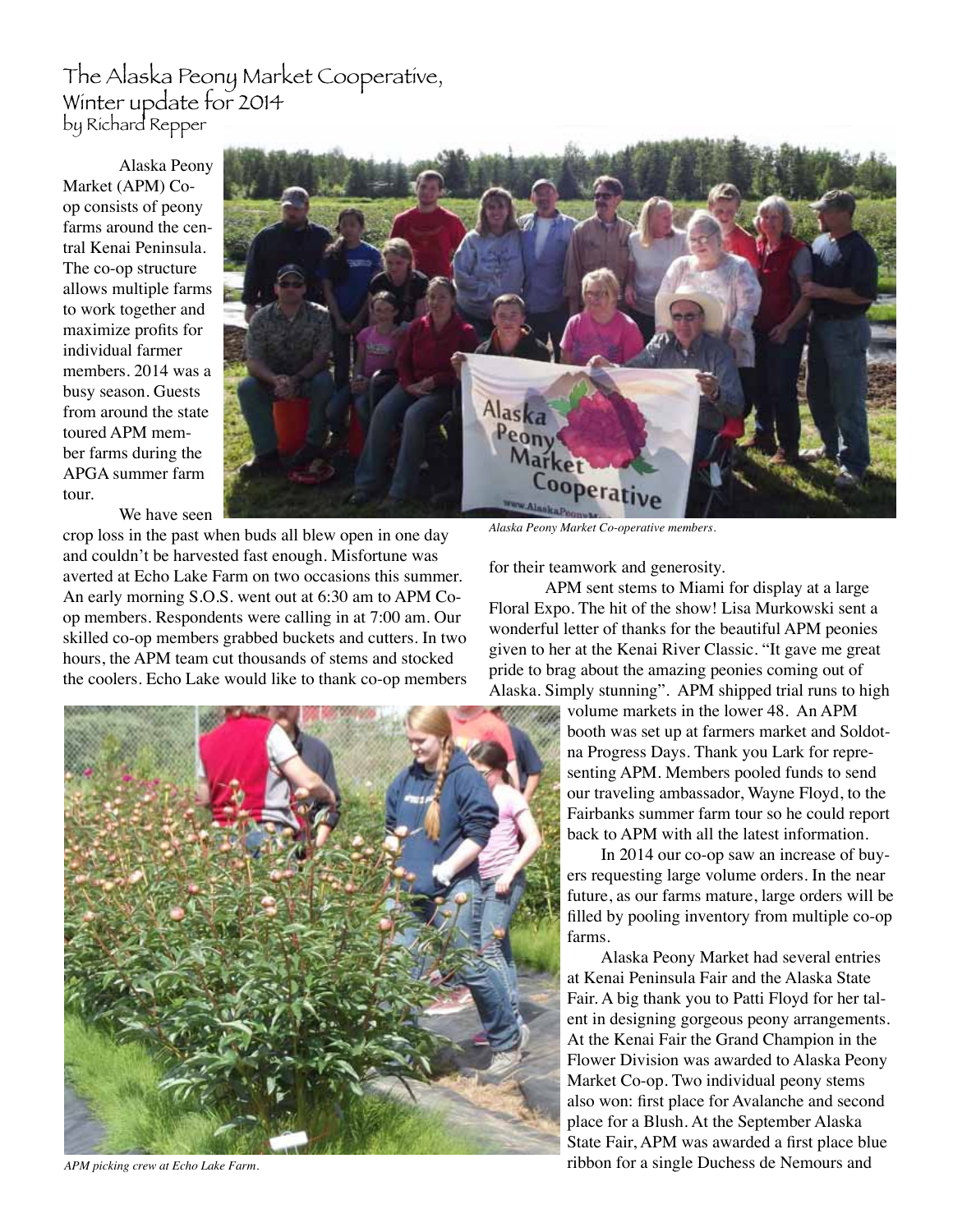

*APM fair entries did very well this season.*

Patti's peony arrangement received a very respectable third place against stiff competition.

As fall approaches inquiries continue to roll in from Peninsula growers interested in joining APM Co-op. You can call 1-800-492-1988 or check us out on-line at www.alaskapeonymarket.com.



*Senator Lisa Murkowski was given peonies at the Kenai River Classic.*

# North Pole Peonies by Marjie Illingworth

Greeting from North Pole Peonies! First off, many thanks to all of you who sent greetings, support and prayers over the last few months. Losing our home has been difficult, but we are rebuilding. Hopefully we will be moving in before the holidays. Building is such a challenge and always takes longer than expected.

As for the peonies, it has been quite the summer! After last years heat, this cooler, rainy summer has offered its own set of challenges. Planting went well into late May, and the plants came up very well. It looked like a bumper crop and then the Lygus bugs hit. We took a bit of a loss, but still had plenty to harvest.

But now it is fall and it was time for, as Ron calls it, The Plague of Locusts to cut down the stems. This year there was a high school athletic team and high school choir that shared the project. With the peonies down, the irrigation lines blown, we will have more time to concentrate on other tasks.

Look forward to seeing many of you at the 2015 APGA Conference in Fairbanks!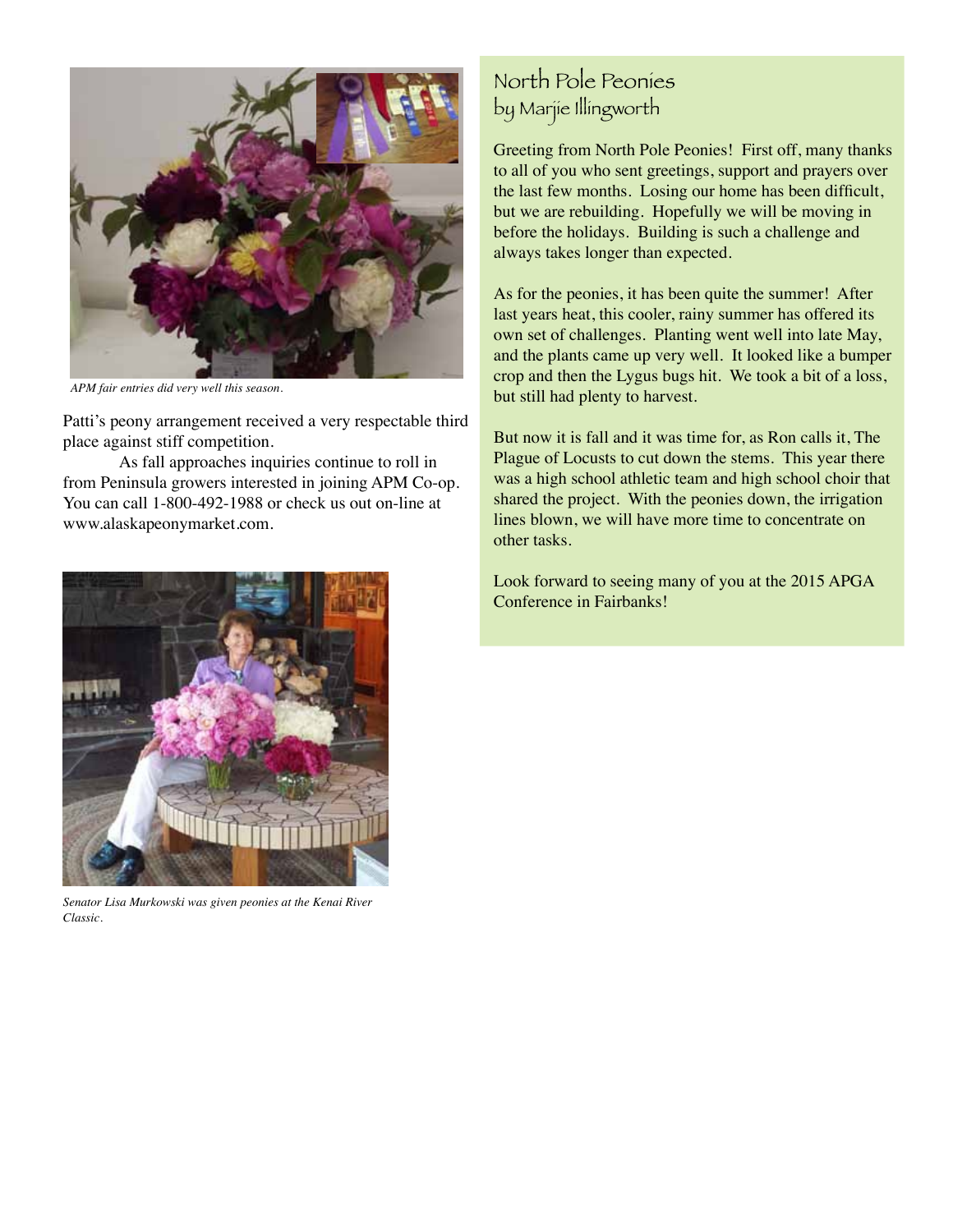# APGA Winter Conference Registration

Interior Peony Growers and their Arctic Alaska Peonies Cooperative are proud to host the Alaska Peony Growers Association 2015 Annual Conference to be held January 30 & 31st with pre and post conference schools. The conference will be hosted in the Westmark Hotel and Conference Center in downtown Fairbanks. In addition to a great conference, winter attractions in Fairbanks include the northern lights, ice carving, dog mushing, the Museum of the North, and other special attractions.

We anticipate over 200 peony growers from Alaska, other states, and even Canada to participate in the Conference. Thursday, during the day, will be dedicated to pre-conferences workshops. That evening will kick of the conference with the opening of the Trade Show and a nationally noted speaker. Friday and Saturday will feature various plenary sessions, break-out sessions, and round the table small group discussions. Friday night will be an awards banquet, and Sunday we will host a special school on soil testing and using soil testing results to foster peony growth.

Some of the topics of interest to conference attendees are:

- Effective marketing
- Shipping  $&$  exporting maintaining the cold chain
- Managing the risk of peony farming
- Farm taxes
- What brokers expect
- Cooperative conversations
- Developing a peony farm workforce
- Evaluating risks in peony farming
- Taxes and peony farming
- Resources for starting a new business
- Weed control when and how
- Botrytis control when and how
- Insect control when and how
- Effective plant nutrition
- Irrigation planning your system
- Harvesting
- Chilling effectively

We are gathering expert speakers to address these varied topics. You can check the conference web site www.alaskapeonyconference.com for up-dates on speakers, topics, and to register.

Registration for APGA Members opens October 1<sup>st</sup> at www.alaskapeonyconference. com. General Conference Registration will be \$150 for APGA members who register during the early registration period October 1 – November 30th. Open Registration begins December 1st and at that time, the registration fee will be \$200.

Plan to attend the 2015 Alaska Peony Growers Association Conference. For more information, contact marji@northpolepeonies.com or visit the conference web site www. alaskapeonyconference.com .

# Membership Renewal Time!

APGA Memberships are on a calendar year basis (January to December). If you have not renewed your APGA membership by January 1st, your membership automatically becomes 'inactive' and your Farm Page disappears from the website. Membership Renewal time is a very busy time for me, so to ensure your Farm Page doesn't disappear, be sure to get your renewal in as early as possible to give me time to update the webpage.

Memberships can be renewed beginning in October. I live 30 miles away from the nearest Wells Fargo bank, so I typically hold onto checks for a while until I have a handful to deposit or I am heading 'into town'. The fastest and easiest way to renew is on line. However, if you renew on line, I still need an updated Membership Form emailed or snail mailed to me.

It would be a good idea to renew your membership before the APGA winter conference registration as membership renewal **will not** be an option on the registration form. Also, there is a discount for early registration and being an APGA member.

You can mail your membership form and check to:

Sue Lincoln APGA Membership Chair cordiprah@gmail.com PO Box 54 Willow, AK 99688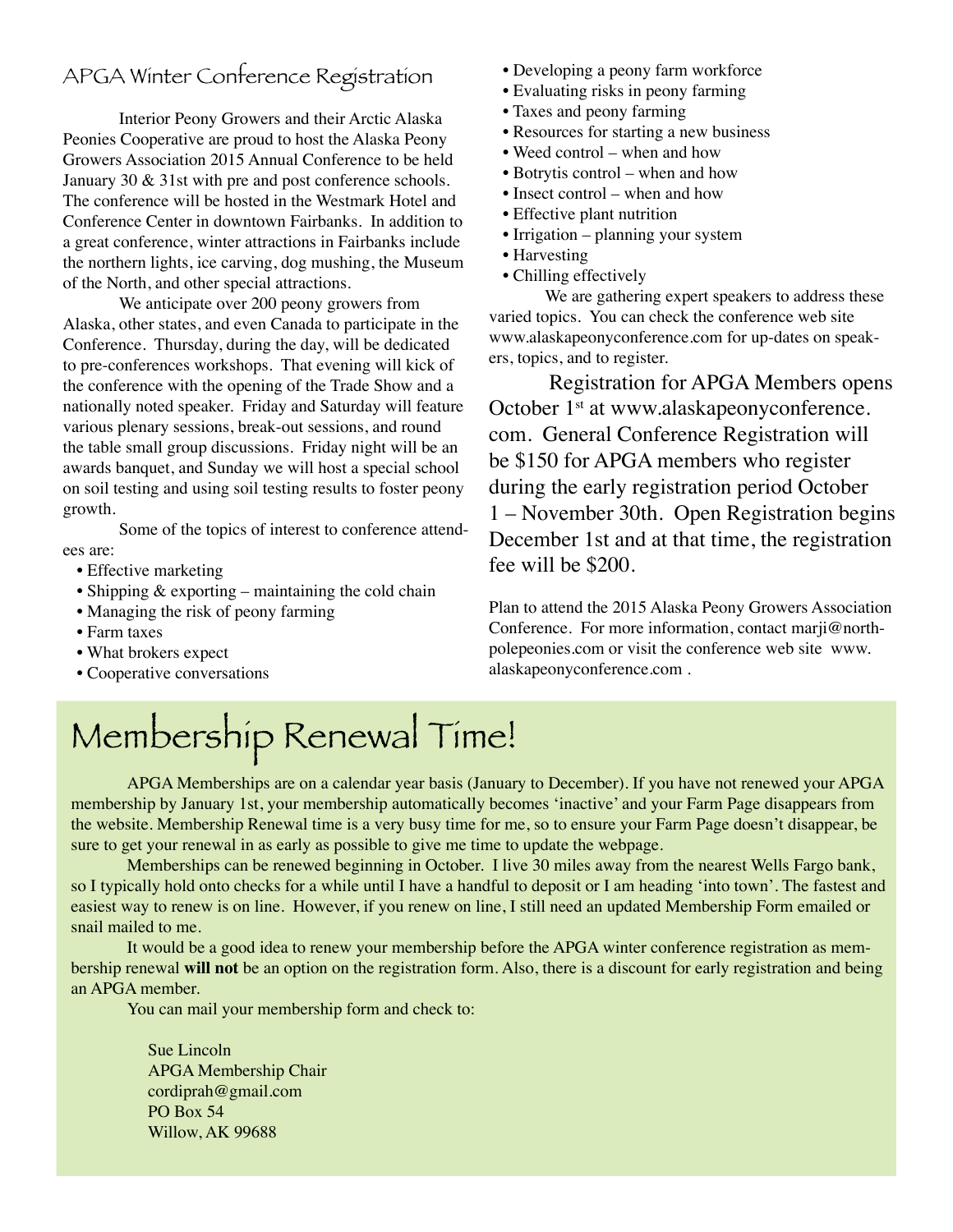### APGA ANNUAL MEMBERSHIP REGISTRATION

| <b>MEMBERSHIP YEAR</b><br>2015                                                                                       | FARM / ORGANIZATION                                                                                                                                                                                                                                                                                                                                                                                                                                                                                                 |             |                   |              |                                      |
|----------------------------------------------------------------------------------------------------------------------|---------------------------------------------------------------------------------------------------------------------------------------------------------------------------------------------------------------------------------------------------------------------------------------------------------------------------------------------------------------------------------------------------------------------------------------------------------------------------------------------------------------------|-------------|-------------------|--------------|--------------------------------------|
| <b>NAME</b>                                                                                                          |                                                                                                                                                                                                                                                                                                                                                                                                                                                                                                                     |             |                   |              |                                      |
| STREET ADDRESS / PO BOX NO.                                                                                          |                                                                                                                                                                                                                                                                                                                                                                                                                                                                                                                     | <b>CITY</b> |                   | <b>STATE</b> | ZIP                                  |
| <b>EMAIL</b>                                                                                                         |                                                                                                                                                                                                                                                                                                                                                                                                                                                                                                                     | HOME PHONE  | <b>WORK PHONE</b> |              | <b>CELL PHONE</b>                    |
|                                                                                                                      |                                                                                                                                                                                                                                                                                                                                                                                                                                                                                                                     |             |                   |              |                                      |
| $\Box$ Check here if your contact information has changed since last year.                                           |                                                                                                                                                                                                                                                                                                                                                                                                                                                                                                                     |             |                   |              |                                      |
| $\Box$ Check here if you do NOT want your contact information posted on the "Member's Only" area of APGA's web site. |                                                                                                                                                                                                                                                                                                                                                                                                                                                                                                                     |             |                   |              |                                      |
| Check the type of membership you are paying for:                                                                     |                                                                                                                                                                                                                                                                                                                                                                                                                                                                                                                     | $\Box$ NEW  | $\Box$ RENEW      |              | $\Box$ UPGRADE                       |
| $\Box$<br>Commercial Grower - \$200/yr.<br>open seat on the Board of Directors.                                      | A Commercial Grower membership is for a farm in Alaska growing peonies for a commercial purpose.<br>The farm must have a minimum of 500 peonies planted in Alaska and have an agricultural business<br>license issued by the state of Alaska. Each farm may obtain only one Commercial Grower membership,<br>but each farm may have an unlimited number of individuals accorded the benefits of commercial<br>grower membership with the exception of voting privileges. Each farm is allowed a single vote for any |             |                   |              |                                      |
|                                                                                                                      | Alaska Business License No.: _______________________________ (required)                                                                                                                                                                                                                                                                                                                                                                                                                                             |             |                   |              |                                      |
|                                                                                                                      | Second email address (for newsletters & other notifications): _________________________                                                                                                                                                                                                                                                                                                                                                                                                                             |             |                   |              |                                      |
| Associate - \$50/yr.<br>Supporter - \$25/yr.                                                                         | An Associate membership is for an individual who is a resident of Alaska and interested in the Alaska<br>commercial peony industry. Associates do not have voting rights.<br>A Supporter membership is for an individual who is not an Alaska resident. Supporters do not have                                                                                                                                                                                                                                      |             |                   |              |                                      |
| voting rights.<br>Organization - \$25/yr.                                                                            | Organization memberships are for private organizations, companies, or government agencies wishing<br>to support the Alaska peony industry. Organizations do not have voting rights.                                                                                                                                                                                                                                                                                                                                 |             |                   |              |                                      |
| Make check out to: ALASKA PEONY GROWERS ASSOCIATION, INC                                                             |                                                                                                                                                                                                                                                                                                                                                                                                                                                                                                                     |             |                   |              |                                      |
| Mail to: APGA Membership<br>PO Box 54<br>Willow, AK 99688                                                            |                                                                                                                                                                                                                                                                                                                                                                                                                                                                                                                     |             |                   |              |                                      |
| For APGA use:                                                                                                        |                                                                                                                                                                                                                                                                                                                                                                                                                                                                                                                     |             |                   |              |                                      |
| <b>Check No:</b>                                                                                                     | <b>Example 12 Amount:</b>                                                                                                                                                                                                                                                                                                                                                                                                                                                                                           |             |                   |              | ALASKA<br><b>PEONY</b>               |
| <b>Received on:</b>                                                                                                  |                                                                                                                                                                                                                                                                                                                                                                                                                                                                                                                     |             |                   |              | <b>GROWERS</b><br><b>ASSOCIATION</b> |
| Received by:                                                                                                         |                                                                                                                                                                                                                                                                                                                                                                                                                                                                                                                     |             |                   |              |                                      |
| $\Box$ SECRETARY $\Box$ TREASURER $\Box$ ROSTER $\Box$ RECEIPT $\Box$ WEB                                            |                                                                                                                                                                                                                                                                                                                                                                                                                                                                                                                     |             |                   |              |                                      |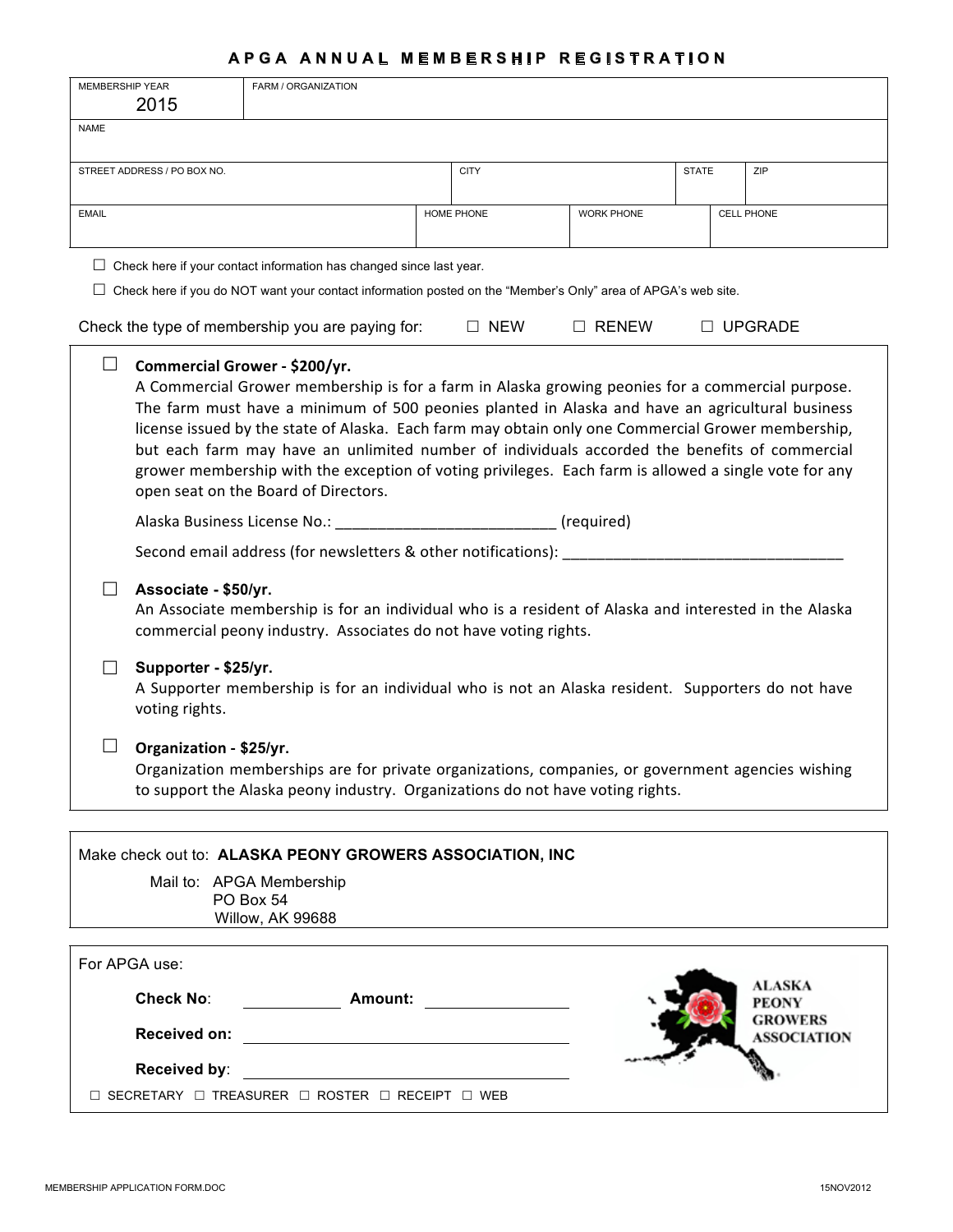#### APGA 2015 WINTER CONFERENCE Registration for conference

| Name               |       |                | Email |
|--------------------|-------|----------------|-------|
| Last               | First | M <sub>l</sub> |       |
| Address            |       |                | Phone |
| Street             |       |                |       |
| r.,<br><b>CITY</b> | State | zip            |       |

#### Priority Conference Registration for APGA Members  $*$  only (until Nov 30, 2014)

|                               | Unit cost | Total |
|-------------------------------|-----------|-------|
| Registration                  | \$150.00  |       |
| Friday only                   | \$80.00   |       |
| Saturday only                 | \$80.00   |       |
|                               |           |       |
| Friday Evening Awards Banquet | \$30.00   |       |

includes all sessions for the days participating - continental breakfast, lunch and snacks

- TO JOIN APGA OR PAY YOUR 2015 DUES and be eligible for early registrations GO TO www.alaskapeonies.com
- Conference registration after Nov. 30, 2015 will be \$200.

#### Pre-Conference Schools Thursday, January 29th 2015 \*

| Time          | J <i>' J</i><br>School | Cost / attendee | Number | Total |
|---------------|------------------------|-----------------|--------|-------|
|               |                        |                 |        |       |
| $9$ am $-$    | New Growers            | \$30.00         |        |       |
| noon          | School                 |                 |        |       |
| $9$ am $-$    | Income Tax for         | \$30.00         |        |       |
| noon          | Farms                  |                 |        |       |
| $1:00 - 4:00$ | Intermediate           | \$30.00         |        |       |
|               | Growers School         |                 |        |       |
| $1:00 - 4:00$ | Peony Growing -        | \$30.00         |        |       |
|               | Right Investment??     |                 |        |       |

• lunch on your own

Post-Conference School, Sunday February 1, 2015

| Time           | School                                           | Cost/attendee | Number | Total |
|----------------|--------------------------------------------------|---------------|--------|-------|
|                |                                                  |               |        |       |
| $9$ am $-3$ pm | <b>Managing Soils</b><br>to Feed Your<br>Peonies | 60.00         |        |       |

Registration form can be mailed to: North Pole Peonies 5730 Eielson Farm Road North Pole, AK 99705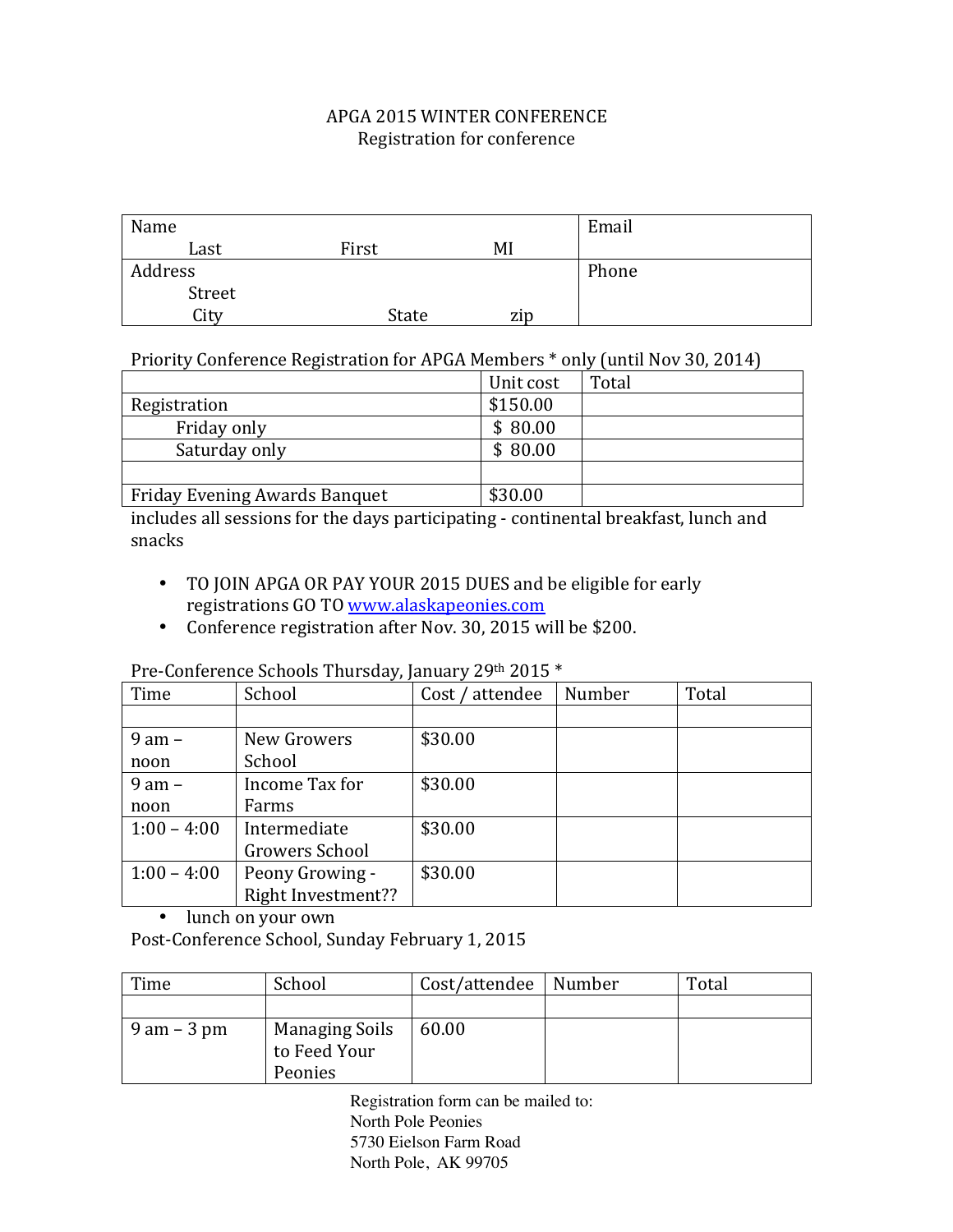# 2015 APGA Calendar Contest



Last year's calendar contest was such a great success we are doing it again! All requirements remain the same as last year; however, in order to ensure no copy write infringements, you MUST fill out an entry form! Any entry received without a form will be disqualified.

PRIZES!

1ST PLACE: Cover placement of your photo on the 2015 Calendar + choice of month for calendar placement  $+ 5$  free calendars

2ND PLACE: 2nd choice of photo placement in 2015 Calendar + 1 free calendar

Ten other photos will be selected for the remaining months. The farm for each selected entry will receive a free copy of the 2015 Calendar.

The farm owners of all the winning peony photos will have their photos included on the back cover of the calendar.

## CONTEST REQUIREMENTS

1. The photographed peonies must come from an APGA grower member farm.

2. The photograph can be taken by anyone (e.g., a florist who used your flowers or a professional photographer) but the name of the photographer must be provided along with the photographer's approval for unlimited use of the photograph (included on entry form).

3. There are no restrictions on the photographs' content except that peonies must be the main subject. Photographs may be composed of peonies in the field or any type of arrangement.

4. Each APGA grower member may enter up to five photographs.

## TO ENTER

1. Digital copies of high quality photographs (either jpg or pdf) along with the attached submittal form should be e-mailed to apga2015calendar@gmail.com.

2. The release statement on the submittal form must be signed by the photographer.

3. Entries must be received by October 20.